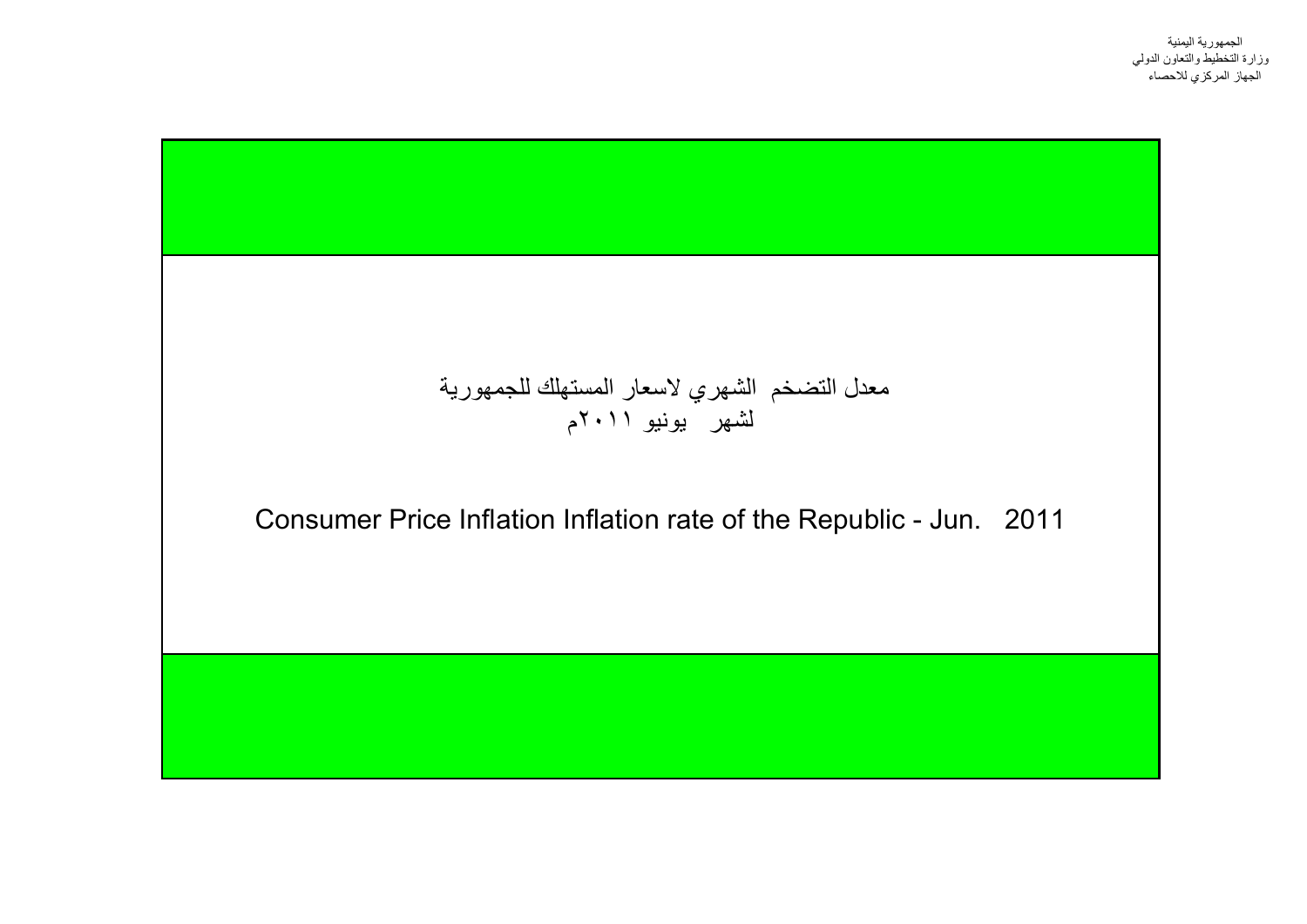| Des2008=100                      | Inf.           | <b>CPI</b> | <b>CPI</b> | دیسمبر ۲۰۰۸ ۱۰۰                         |
|----------------------------------|----------------|------------|------------|-----------------------------------------|
| <b>Products</b>                  | التضخم الشهر ي | يونيو – ۱۱ | مايو- ۱۱   | المجموعات                               |
| <b>All-items</b>                 | 4.04%          | 137.67     | 132.32     | البند العسسام                           |
| Food and Non-Alcoholic Beverages | 3.58%          | 131.69     | 127.13     | السلع الغذائية والمشروبات الغير كحولية  |
| Food                             | 3.57%          | 131.47     | 126.94     | الغذاء                                  |
| Breads and cereals               | 3.16%          | 121.63     | 117.90     | الحبوب ومشتقاتها                        |
| Meat                             | 4.16%          | 129.75     | 124.58     | اللحوم                                  |
| Fish                             | 4.93%          | 164.38     | 156.65     | الاسماك                                 |
| Dairy products                   | 5.06%          | 111.11     | 105.76     | الالبان ومشتقاته                        |
| Food oil                         | 3.09%          | 127.16     | 123.35     | زيوت الطعام                             |
| Fresh and preserved fruits       | 2.14%          | 168.49     | 164.96     | الفواكة الطازجة والمجففة                |
| Fresh and preserved vegetables   | 1.97%          | 144.67     | 141.87     | الخضروات الطازجة والمجففة               |
| Sugar and sugar products         | 3.09%          | 202.34     | 196.27     | السكر ومنتجاته                          |
| Spices and other food products   | 4.43%          | 134.67     | 128.95     | البهارات                                |
| Non-Alcoholic Beverages          | 4.20%          | 139.61     | 133.98     | مشروبات غير كحوليه                      |
| Tea and coffee                   | 2.44%          | 153.04     | 149.39     | الشاي والمنبهات                         |
| Mineral water and soft drinks    | 5.99%          | 128.55     | 121.28     | المياة المعدنية والمشروبات الغير كحولية |
| Cigarettes, tobacco and qat      | 1.10%          | 183.98     | 181.97     | التبغ والسجائر والقات                   |
| Cigarettes, tobacco and qat      | 1.10%          | 183.98     | 181.97     | التبغ والسجائر والقات                   |
| Cigarettes, tobacco and qat      | 1.10%          | 183.98     | 181.97     | التبغ والسجائر والقات                   |
| <b>Clothing and Footwear</b>     | 5.02%          | 120.33     | 114.58     | الملابس والاحذية                        |
| Clothing                         | 5.12%          | 120.24     | 114.39     | الملابس                                 |
| Clothing materials               | 9.31%          | 139.49     | 127.61     | الاقمشة                                 |
| Garments                         | 4.58%          | 118.31     | 113.13     | ملابس داخلية                            |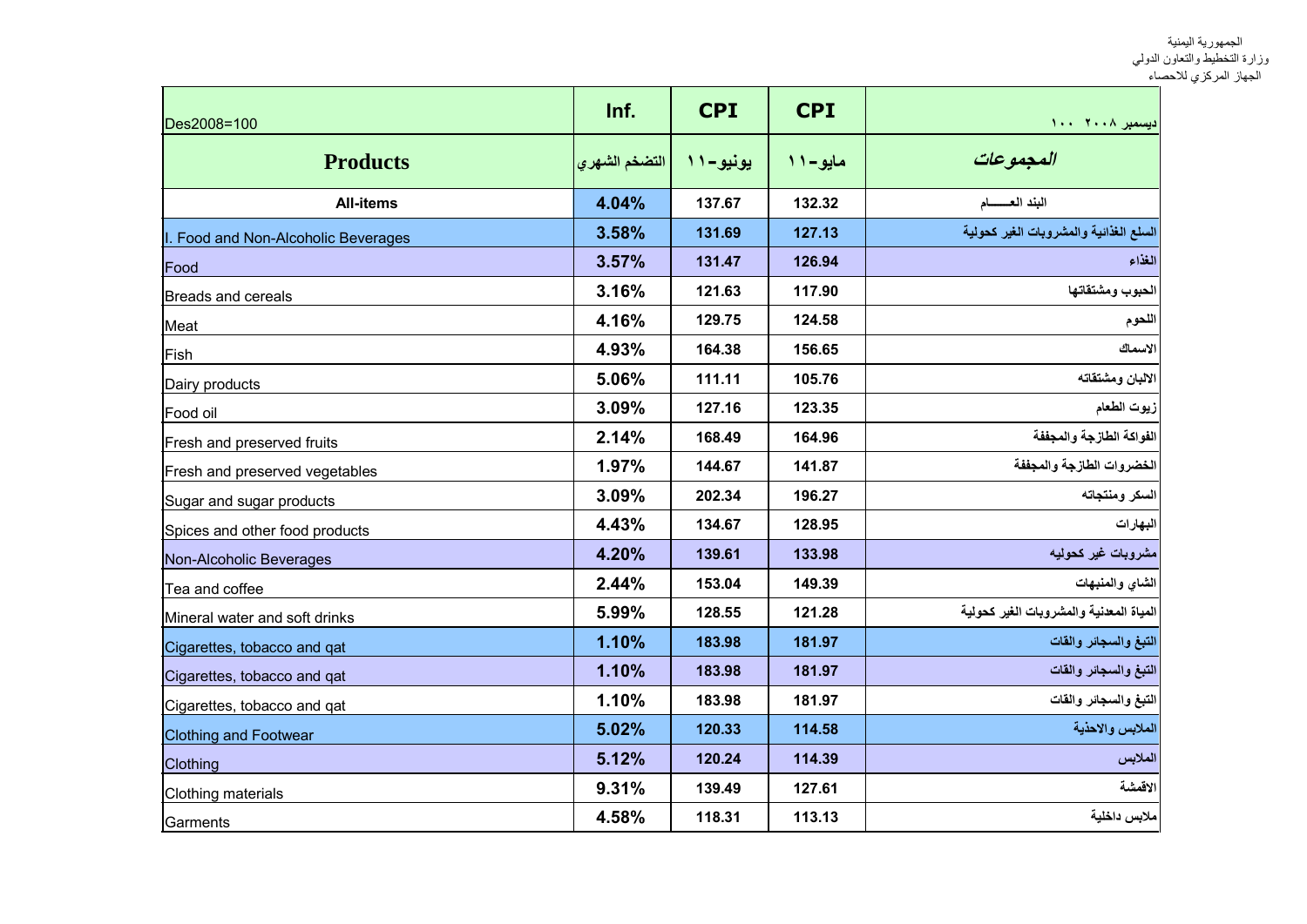| Des2008=100                                             | Inf.          | <b>CPI</b>  | <b>CPI</b> | ديسمبر ٢٠٠٨ ١٠٠               |
|---------------------------------------------------------|---------------|-------------|------------|-------------------------------|
| <b>Products</b>                                         | التضخم الشهري | یونیو – ۱ ۱ | مايو- ۱۱   | المجموعات                     |
| Other Clothes and accessories                           | 6.75%         | 116.46      | 109.10     | ملابس اخرى ومستلزماتها        |
| Repair and Hire of Clothing                             | 6.55%         | 128.14      | 120.26     | خياطة الملابس                 |
| Footwear                                                | 4.58%         | 120.68      | 115.39     | الاحذية                       |
| Shoes and other footwear                                | 4.65%         | 120.83      | 115.46     | الاحذية واغطية الاقدام الاخرى |
| Repair and hire of footwear                             | 0.07%         | 111.03      | 110.96     | خدمة خياطة واصلاح الاحذية     |
| Housing, Water, Electricity, Gas and Other Fuels        | 6.56%         | 145.04      | 136.11     | السكن ومستلزماته              |
| Actual rents for housing                                | 0.00%         | 101.24      | 101.24     | ايجارات السكن                 |
| Actual rents paid by tenants                            | 0.00%         | 101.24      | 101.24     | الايجارات المنزلية            |
| Maintenance and repairs                                 | 8.68%         | 124.23      | 114.31     | الصيانه والاصلاح              |
| Material for the maintenance and repair                 | 10.91%        | 123.54      | 111.39     | مواد الصيانه والاصلاح         |
| Services for the mainenance and repair                  | 6.34%         | 124.99      | 117.54     | خدمات الاصلاح                 |
| Water supply and misc. services                         | 0.00%         | 107.95      | 107.95     | شرائح المياه                  |
| <b>Water Supply</b>                                     | 0.00%         | 107.95      | 107.95     | المياه                        |
| Electricity, gas and other fuels                        | 8.86%         | 176.69      | 162.31     | الكهرباء والغاز والوقود       |
| Electricity                                             | 0.00%         | 113.01      | 113.01     | الكهرباء                      |
| Gas                                                     | 13.25%        | 239.94      | 211.86     | الغاز                         |
| Liquid fuels                                            | 4.36%         | 134.61      | 128.99     | وقود اخرى                     |
| Solid fuels                                             | 0.55%         | 110.31      | 109.70     | الوقود الصلبه                 |
| Furnishings and household equipment                     | 4.69%         | 121.91      | 116.45     | الاثاث والادوات المنزلية      |
| Furniture and furnishings, carpets, and other coverings | 3.95%         | 119.02      | 114.49     | السجاد والمفارش               |
| Furniture and furnishings                               | 4.47%         | 123.97      | 118.66     | الاثاث                        |
| Carpets and floor covering                              | 2.58%         | 107.47      | 104.77     | المفارش وسجاد الارضيه         |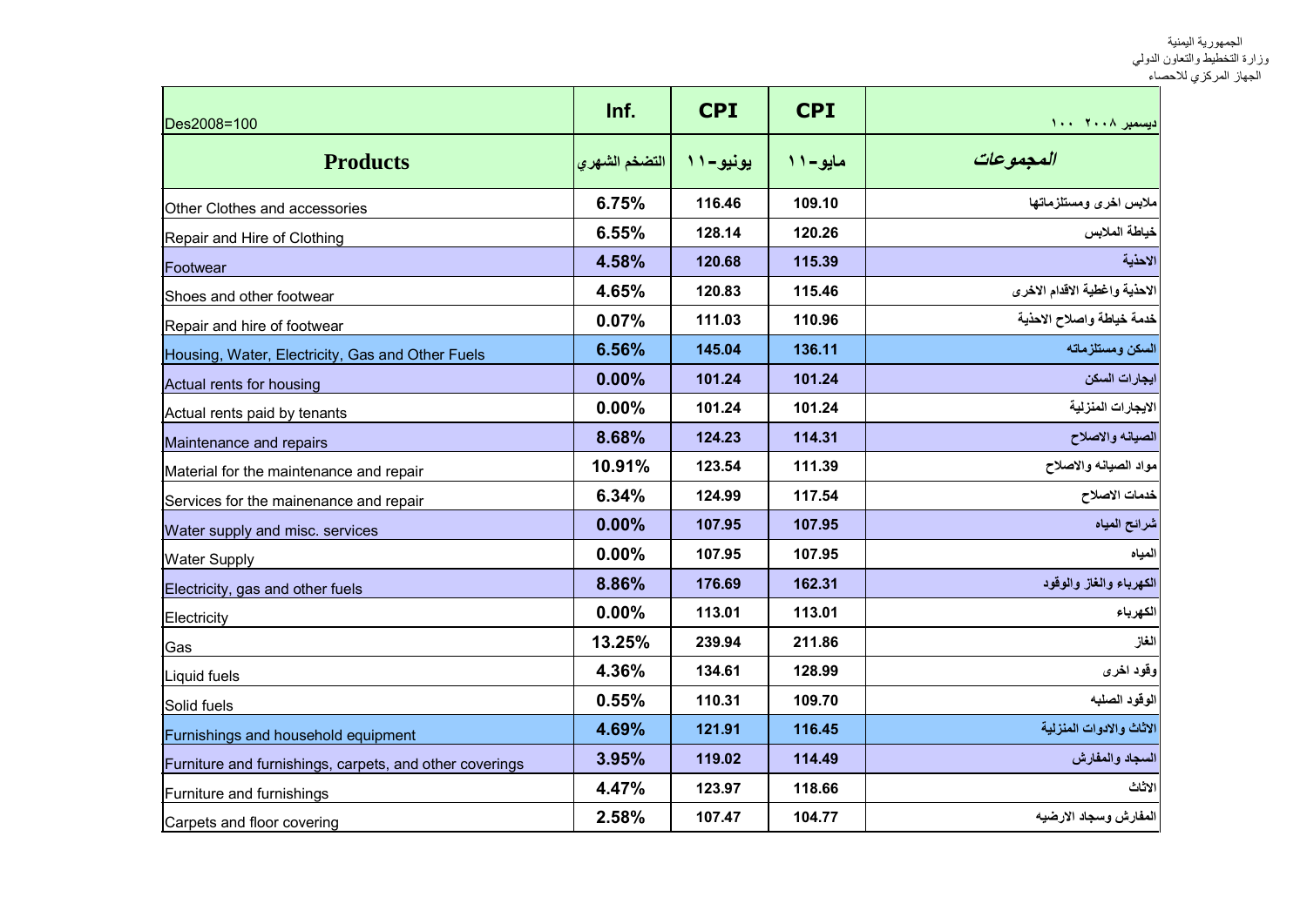| Des2008=100                                    | Inf.          | <b>CPI</b> | <b>CPI</b> | ديسمبر ٢٠٠٨ ١٠٠                           |
|------------------------------------------------|---------------|------------|------------|-------------------------------------------|
| <b>Products</b>                                | التضخم الشهري | یونیو-۱۱   | مايو-۱۱    | المجموعات                                 |
| <b>Household textiles</b>                      | 8.61%         | 136.67     | 125.83     | الاغطيه المنزليه                          |
| Household textiles                             | 8.61%         | 136.67     | 125.83     | الاغطيه المنزليه                          |
| Household appliances                           | 2.63%         | 121.36     | 118.24     | الاجهزة المنزلية                          |
| Major appliances                               | 2.39%         | 118.74     | 115.97     | الاجهزة الاساسية                          |
| Small electric appliances                      | 3.93%         | 137.44     | 132.24     | اجهزه كهربائيه صغيره                      |
| Glassware, tableware and household utensils    | 3.84%         | 127.81     | 123.08     | الزجاجيات                                 |
| Glassware, tableware and household utensils    | 3.84%         | 127.81     | 123.08     | المواد المنزلية                           |
| Goods and services for routine HHs maintenance | 4.59%         | 119.62     | 114.38     | السلع والخدمات للصيانة المنزلية الروتينية |
| Non durable household goods                    | 4.59%         | 119.62     | 114.38     | المنظفات المنزلية                         |
| <b>Medical services</b>                        | 4.50%         | 148.63     | 142.22     | الصحة والخدمات الصحية                     |
| Medical products, appliances and equipment     | 5.74%         | 141.95     | 134.25     | االمنتجات الصيدلية والعدد الطبية          |
| Pharmaceutical products                        | 5.74%         | 141.95     | 134.25     | المنتجات الصيدليه                         |
| <b>Out-Patient Services</b>                    | 3.08%         | 129.64     | 125.78     | خدمات صحيه                                |
| <b>Medical Services</b>                        | 3.08%         | 129.64     | 125.78     | خدمات صحيه                                |
| <b>Hospital Services</b>                       | 3.80%         | 160.07     | 154.20     | خدمات المستشفيات                          |
| <b>Hospital Services</b>                       | 3.80%         | 160.07     | 154.20     | خدمات المستشفيات                          |
| Transport                                      | 10.44%        | 133.75     | 121.11     | النقل ومستلزماته                          |
| Operation of personal transport equipment      | 3.77%         | 122.17     | 117.73     | معدات النقل الشخصيه                       |
| <b>Fuels and lubricants</b>                    | 3.77%         | 122.17     | 117.73     | الوقود                                    |
| Transportation services                        | 18.00%        | 147.73     | 125.19     | اجور النقل                                |
| Transport by road                              | 19.07%        | 150.53     | 126.42     | النقل البري                               |
| Transport by air                               | 0.82%         | 109.22     | 108.33     | النقل الجوي                               |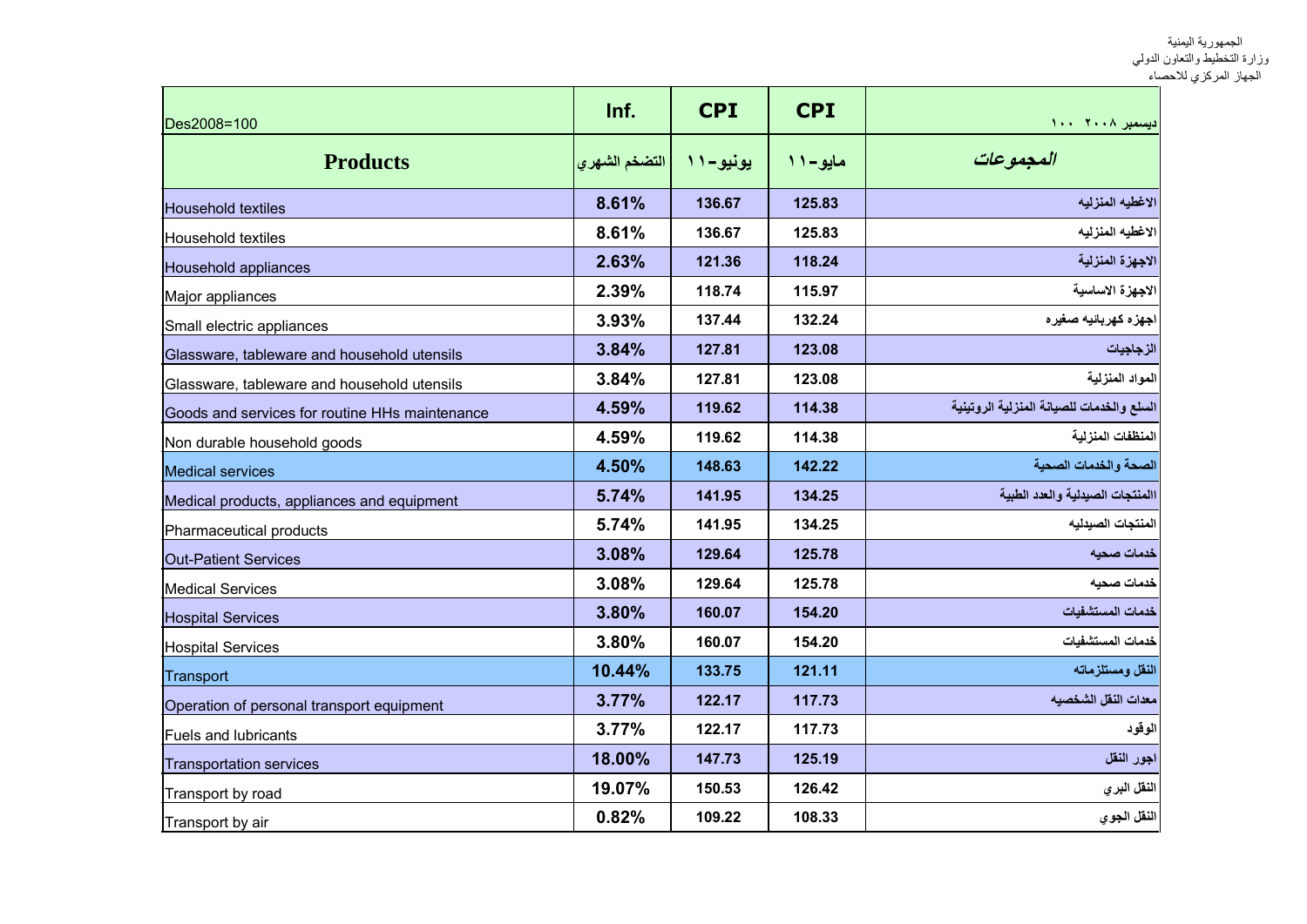| Des2008=100                                            | Inf.          | <b>CPI</b> | <b>CPI</b> | دیسمبر ۲۰۰۸ ۱۰۰                                                                   |
|--------------------------------------------------------|---------------|------------|------------|-----------------------------------------------------------------------------------|
| <b>Products</b>                                        | التضخم الشهري | يونيو-١١   | مايو-11    | المجموعات                                                                         |
| Communications                                         | 3.45%         | 131.06     | 126.69     | الاتصالات ومستلزماته                                                              |
| <b>Postal Services</b>                                 | 2.84%         | 112.58     | 109.47     | خدمات البريد                                                                      |
| <b>Postal Services</b>                                 | 2.84%         | 112.58     | 109.47     | تكاليف اخرى على النقل والاتصالات ( مثل تعلم السوافة وتكاليف التلغراف والبريد والا |
| Telephone and telefax services                         | 3.49%         | 132.66     | 128.19     | التلفونات والتلكسات                                                               |
| Telephone and telefax services                         | 3.49%         | 132.66     | 128.19     | التلفونات والتلكسات                                                               |
| <b>Recreation and Culture</b>                          | 3.54%         | 125.47     | 121.18     | الترفيه والثقافة                                                                  |
| Audio-visual, photographic, etc                        | 3.49%         | 127.19     | 122.90     | المرئيات                                                                          |
| Equipment for the reception, rcording and reproduction | 1.80%         | 114.90     | 112.86     | معدات الاستقبال والتسجيل والانتاج                                                 |
| Stationary and drawing materials                       | 4.05%         | 131.78     | 126.64     | القرطاسيه والاقلام                                                                |
| Other recreational items                               | 4.21%         | 117.84     | 113.08     | مواد ترفيهيه اخرى                                                                 |
| Games, toys                                            | 4.21%         | 117.84     | 113.08     | العاب                                                                             |
| Recreation and Cultural services                       | 1.43%         | 94.05      | 92.72      | خدمات ترفيهيه وثقافيه                                                             |
| Cultural services                                      | 1.43%         | 94.05      | 92.72      | خدمات ثقافيه                                                                      |
| Newspapers, books and stationary                       | 5.15%         | 122.65     | 116.64     | الصحف والمجلات                                                                    |
| Books                                                  | 0.00%         | 99.99      | 99.99      | الكتب                                                                             |
| Newspapers and magazines                               | 7.52%         | 135.85     | 126.34     | الصحف والمجلات                                                                    |
| Education                                              | 0.63%         | 108.47     | 107.79     | التعليم ومستلزماته                                                                |
| Pre-primary and primary education                      | 0.63%         | 108.47     | 107.79     | التعليم                                                                           |
| Pre-primary and primary education                      | 0.00%         | 121.29     | 121.29     | التعليم                                                                           |
| Post-secondary education                               | 0.83%         | 104.82     | 103.96     | التعليم بعد الثانوية                                                              |
| <b>Hotels and restaurants</b>                          | 5.69%         | 118.45     | 112.08     | المطاعم والفنادق                                                                  |
| <b>Catering services</b>                               | 5.71%         | 118.49     | 112.09     | خدمات المباشرين                                                                   |